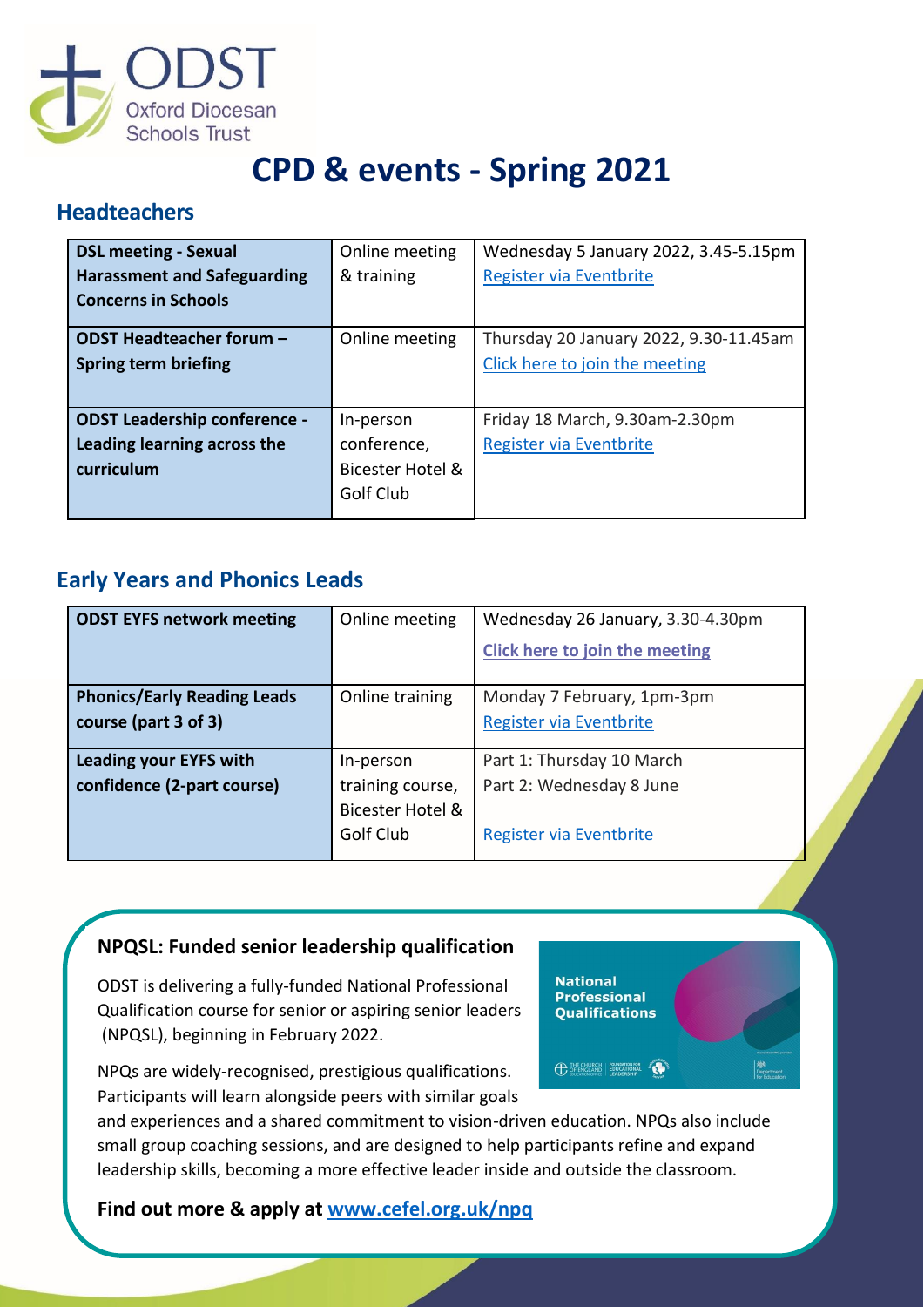

### **Early Career Teachers**

| <b>SEND training with Anita Devi</b> | Online training | Monday 7 March, 3.30-5.30pm |
|--------------------------------------|-----------------|-----------------------------|
| $\frac{1}{2}$ (part 2 of 2)          |                 | Register via Eventbrite     |
|                                      |                 |                             |

### **SENCOs**

| <b>SENCO training &amp; network with</b><br><b>Anita Devi</b> | Online training<br>& network | Thursday 3 <sup>rd</sup> February, 4pm-5.30pm<br>Thursday 26 <sup>th</sup> May, 4pm-5.30pm<br><b>Apply here</b><br>NB. There is no cost to ODST schools - please<br>use 'SLCA ODST' network, and use 'n/a' for<br>billing info with your own email.<br>SENCOs that have already taken part in the<br>Autumn session do not need to re-apply and<br>will be sent login instructions for parts 2&3. |
|---------------------------------------------------------------|------------------------------|---------------------------------------------------------------------------------------------------------------------------------------------------------------------------------------------------------------------------------------------------------------------------------------------------------------------------------------------------------------------------------------------------|
| <b>ODST SEND network meeting</b>                              | Online meeting               | Wednesday 9 March, 3.30-4.30pm<br><b>Click here to join the meeting</b>                                                                                                                                                                                                                                                                                                                           |

# **Year 2/Year 6 - English moderation and assessment**

|                              | Session 2 - online | 25 January, 3.30-5.30pm      |
|------------------------------|--------------------|------------------------------|
| <b>Year 2 moderation and</b> | training           | Register via Eventbrite      |
| assessment in English        | Session $3 -$      |                              |
|                              |                    | Wednesday 4 May, 1-4pm       |
| (parts 2&3)                  | in-person training | Venue tbc                    |
|                              |                    | Register via Eventbrite      |
|                              | Session 2 - online | 26 January 2022, 3.30-5.30pm |
| <b>Year 6 moderation and</b> | training           | Register via Eventbrite      |
|                              |                    |                              |
| assessment in English        | Session $3 -$      | Thursday 19 May, 1-4pm       |
| (parts 2&3)                  | in-person training | Venue tbc                    |
|                              |                    | Register via Eventbri        |